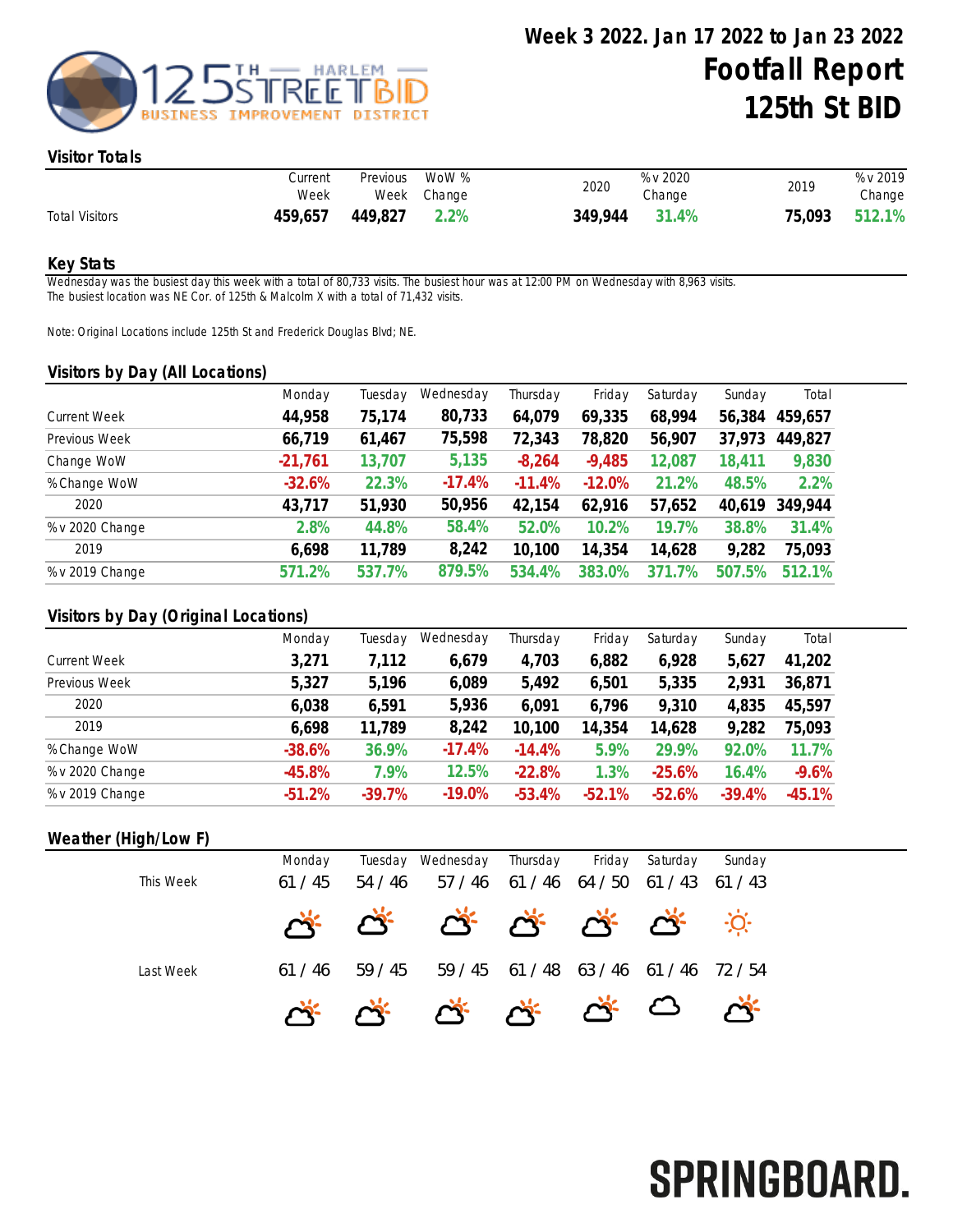# Visitors by Day (All Locations)



 $\overline{\phantom{a}}$ Ē Ē

# % Share of Visitors by Day



## Visitors by Day Part - Weekend







|     | $\blacksquare$ Morning   | 13,606 |
|-----|--------------------------|--------|
|     | $\blacksquare$ Lunch     | 16,083 |
|     | <b>■</b> Afternoon       | 16,631 |
| 25% | $\blacksquare$ Early Eve | 11,475 |
|     | $\blacksquare$ Evening   | 5,793  |

Day Parts are calculated using the following time periods: Morning 06:00AM - 10:59AM Lunch 11:00AM - 1:59PM Afternoon 2:00PM - 4:59PM Early Evening 5:00PM - 7:59PM Evening 8:00PM - 11:59PM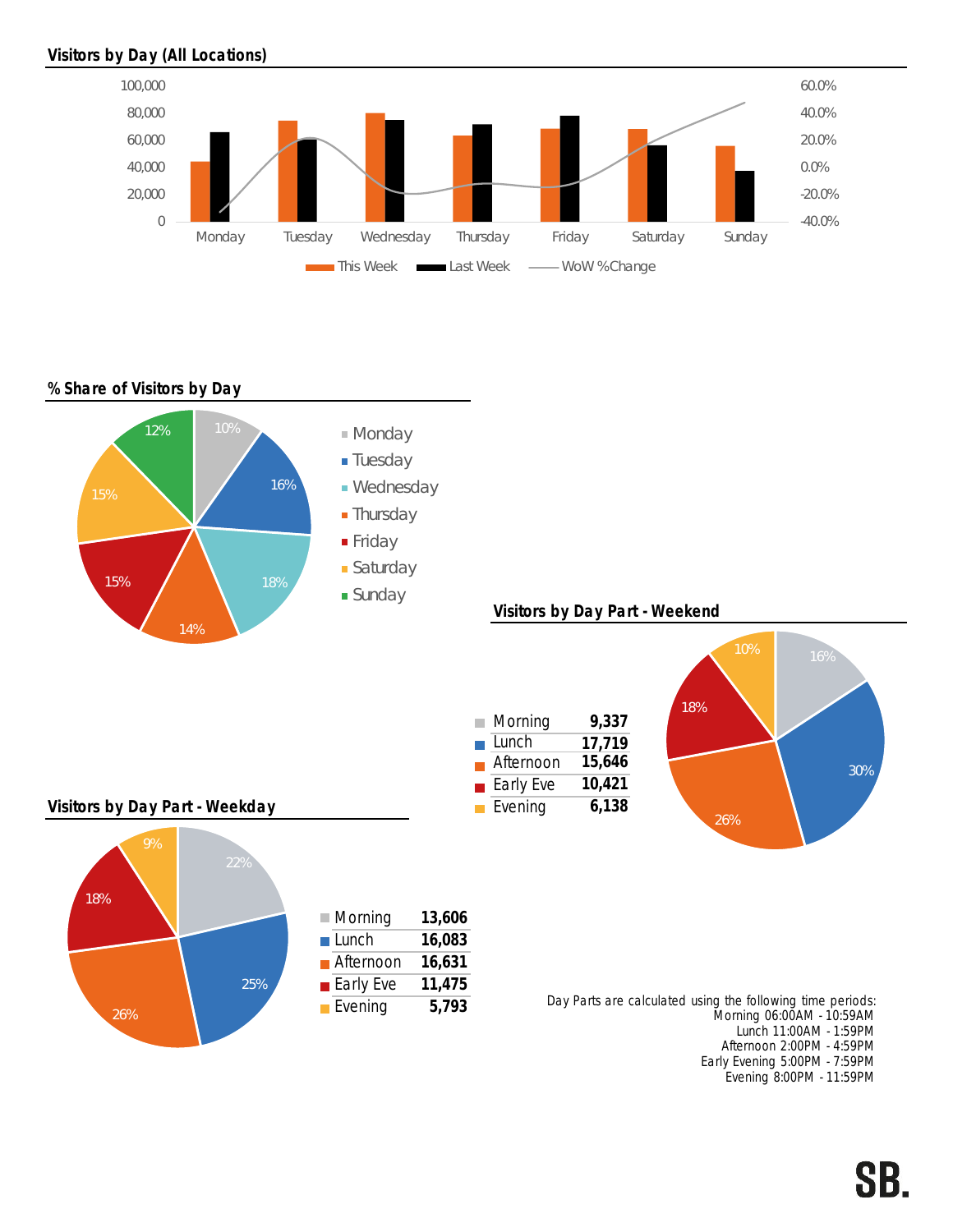# Long Term Trend by Week







|       | Monday | Tuesday | Wednesday | Thursday | Friday | Saturday | Sunday |
|-------|--------|---------|-----------|----------|--------|----------|--------|
| 6:00  | 647    | 1,087   | 1,275     | 1,148    | 937    | 905      | 646    |
| 7:00  | 1,098  | 2,863   | 3,131     | 2,659    | 2,267  | 1,250    | 848    |
| 8:00  | 1,677  | 3,338   | 3,424     | 3,522    | 2,770  | 1,855    | 1,294  |
| 9:00  | 2,027  | 4,149   | 3,430     | 4,159    | 3,384  | 3,123    | 1,793  |
| 10:00 | 2,596  | 4,492   | 3,474     | 4,162    | 4,315  | 3,802    | 3,157  |
| 11:00 | 3,126  | 4,612   | 4,656     | 4,541    | 5,093  | 4,734    | 4,366  |
| 12:00 | 3,233  | 6,583   | 6,216     | 3,853    | 6,514  | 6,111    | 5,655  |
| 13:00 | 3,653  | 7,299   | 8,963     | 4,436    | 7,637  | 7,752    | 6,820  |
| 14:00 | 4,014  | 6,009   | 6,694     | 4,486    | 5,960  | 6,463    | 4,455  |
| 15:00 | 4,016  | 7,344   | 7,406     | 5,440    | 5,291  | 6,329    | 4,816  |
| 16:00 | 4,017  | 5,547   | 6,513     | 5,386    | 5,032  | 5,058    | 4,170  |
| 17:00 | 3,065  | 4,894   | 5,580     | 4,422    | 4,691  | 4,529    | 3,563  |
| 18:00 | 2,680  | 3,980   | 4,843     | 3,787    | 4,024  | 4,175    | 3,140  |
| 19:00 | 2,082  | 3,251   | 3,780     | 3,209    | 3,087  | 3,044    | 2,391  |
| 20:00 | 1,684  | 2,155   | 2,708     | 2,074    | 2,197  | 2,510    | 1,891  |
| 21:00 | 1,321  | 1,450   | 1,970     | 1,380    | 1,534  | 1,931    | 1,280  |
| 22:00 | 969    | 1,199   | 1,529     | 995      | 1,224  | 1,482    | 1,252  |
| 23:00 | 824    | 984     | 1,071     | 801      | 897    | 967      | 962    |